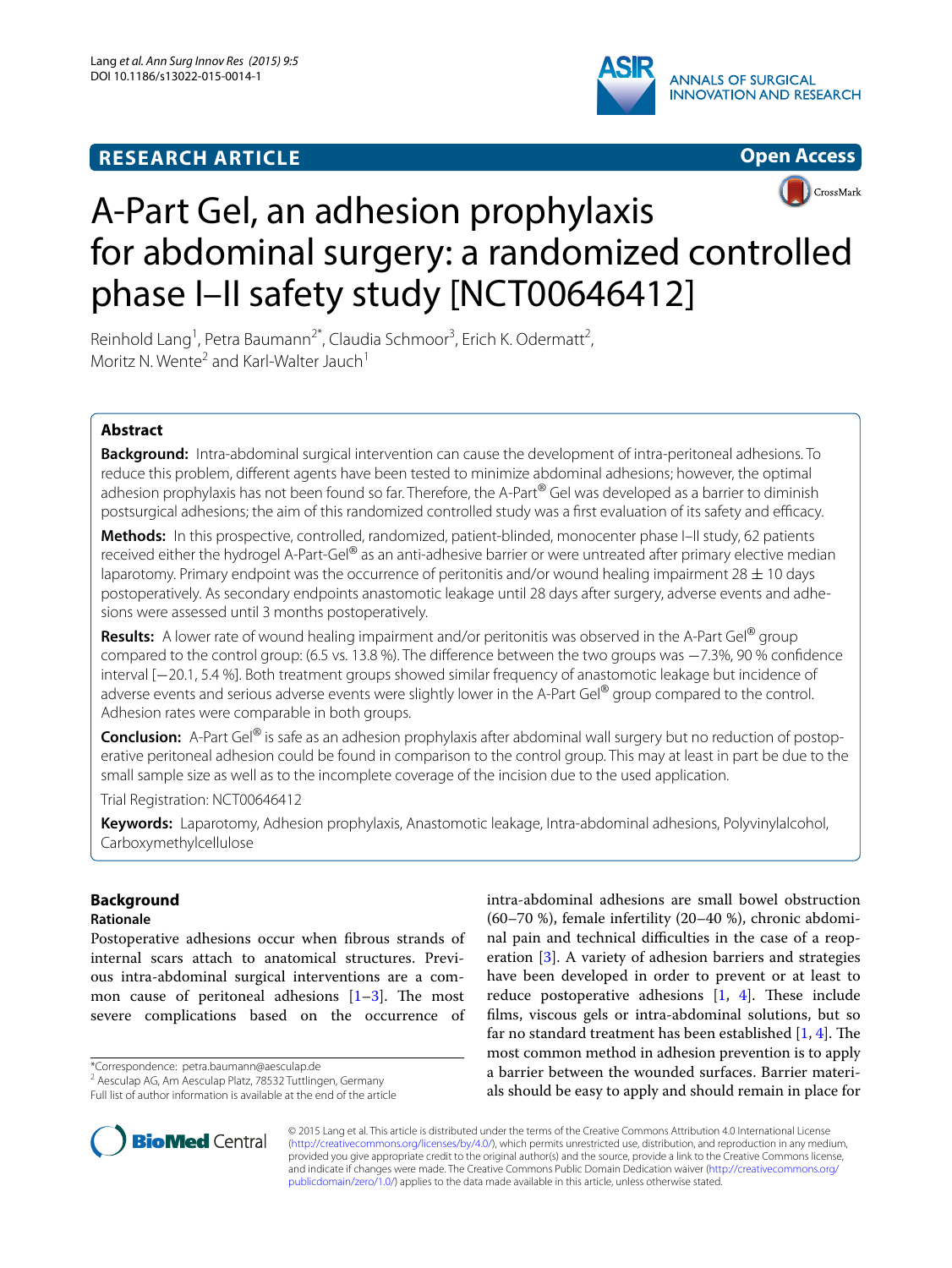several days to allow serosal re-epithelium formation and should be absorbed afterwards and excreted without systemic reactions or inappropriate accumulation. Materials that are non-inflammatory, non-reactive and not interfering with the healing process of incision wounds or anastomoses are well suitable. Until today, the problem of peritoneal adhesions remains in general largely unsolved and an effective prevention method is not routinely used in abdominal surgery leading to significant clinical and economical consequences [[5\]](#page-9-3). Annual costs of peritoneal adhesion related problems are estimated in Sweden to be €40–60 million; and more than 300,000 patients are estimated to undergo treatment due to adhesion induced small bowel obstruction in the US annually [[6,](#page-9-4) [7\]](#page-9-5).

Thus, the hydrogel A-Part Gel<sup>®</sup> which is a bio-absorbable transparent gel composed of polyvinylalcohol (PVA) and carboxymethylcellulose (CMC) was developed. Both components are used for various biomedical applications and their biocompatibility have been confirmed [\[8](#page-9-6)]. A-Part Gel® is intended to operate as a physical barrier between injured surface to reduce post-surgical adhesions [\[9,](#page-9-7) [10](#page-9-8)].

## **Purpose**

A variety of experimental studies in different animal models have been conducted which showed that A-Part Gel® is efficacious in the reduction of post-surgical adhesions in vivo  $[11–16]$  $[11–16]$  $[11–16]$  $[11–16]$ . Therefore, the aim of this study was clearly the evaluation of the safety and secondly an estimation of the efficacy of this hydrogel in the peritoneal adhesions prevention after primary elective laparotomy compared to an untreated control group in humans.

## **Methods**

To demonstrate transparency, the study protocol of the trial has already been registered [\(http://www.clinical](http://www.clinicaltrials.gov)[trials.gov](http://www.clinicaltrials.gov)) and published [\[17](#page-9-11)]. The study is approved by the ethics committee of the Ludwig-Maximilians University (LMU), Munich, Germany. It was sponsored and conducted by Aesculap AG, Tuttlingen, Germany. The sponsor has taken out an insurance policy to cover all patients participating in the trial. The Clinical Trials Unit of the University Medical Center Freiburg, Germany, was responsible for project management, database maintenance, biometrics and data analysis. Monitoring was performed by authorized and qualified persons of Lab-Consult, Freiburg Germany. Patients were enrolled at one center in Germany (The Department of Surgery, University of Munich Großhadern, Munich, Germany).

## **Trial design**

This study was conducted as a prospective, controlled, randomized, patient- and observer-blinded, monocenter

phase I–II study. Patients were intra-operatively randomly allocated to the treatment group receiving A-Part-Gel® before the closure of the abdominal wall or to the untreated control group (parallel, ratio 1:1). Due to safety aspects a staggering of the treatment of the patients was performed at the beginning of the study. The first 20 randomized patients were subsequently included into the study, so that a time interval of at least 96 h had to be kept between the treatments of the first 10 patients, and a time interval of at least 48 h had to be kept between the treatments of the next 10 patients. In each group 31 patients were included and after discharge from the hospital the patients were examined after 28  $(\pm 10)$  days and after 3 months  $(\pm 14 \text{ days})$  postoperatively [\[17](#page-9-11)]. The study design has not been changed, the study was performed as described in the published study protocol [\[17](#page-9-11)].

## **Participants**

Inclusion and exclusion criteria were described previously [\[17](#page-9-11)]. Patients undergoing an elective median primary laparotomy with an expected incision length of  $\geq$ 15 cm were eligible and were asked for their written informed consent after they had been informed about the purpose of the trial, the surgical modalities, data management and their benefits and risks. Patients with a previous median laparotomy and any other abdominal surgery were not included into the study (exceptions: previous laparoscopic appendectomy, cholecystectomy, inguinal hernia repair, gynecological tube sterilization).

## **Interventions**

The closure of the abdominal wall was standardized. In each randomized patient the abdominal fascia was closed from the caudal and cranial end using a longterm absorbable monofilament suture loop in accordance to the continuous suture technique published in the INSECT Trial  $[18]$  $[18]$ . In the control group the incision was closed without the application of the prophylactic gel. In case of the treatment group up to 3 cm of the incision was left open in the middle. A-Part Gel® was applied without sight under the incision through the remaining opening of the fascia. The gel syringe was placed intra-abdominally to one end of the incision and blindly applied along the partly sutured incision while pressing out slowly the prophylactic gel. The same procedure was used for the other half of the sutured incision. Thereafter, the syringe was taken out from the incision and the closure of the abdominal wall was completed. Skin closure was performed by skin staples. It was recommended to use 1 ml of the prophylactic gel to cover 1 cm of the incision. Participating surgeons performing the intervention were instructed by detailed manuals and only trained surgeons applied the adhesion prophylaxis.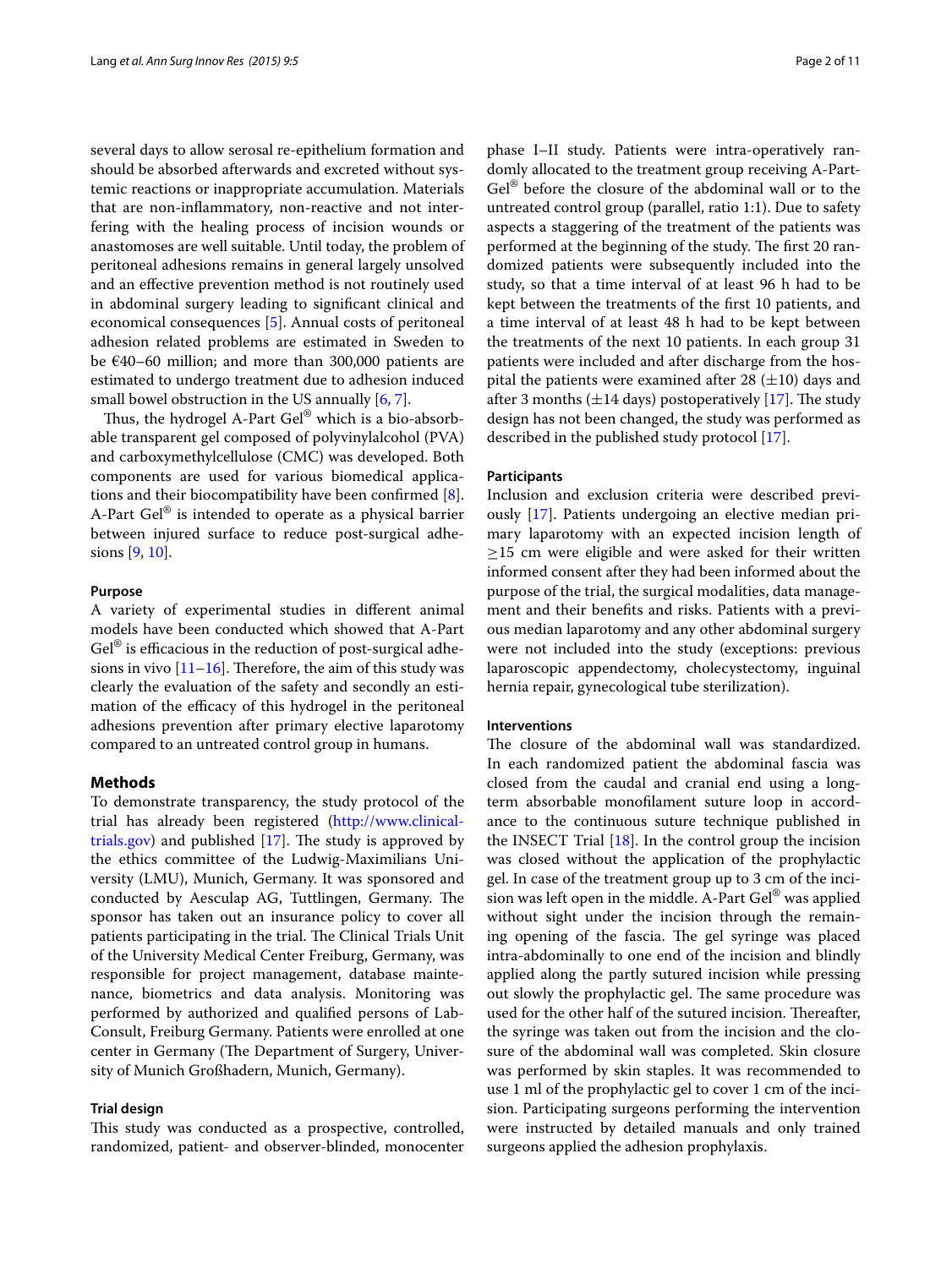## **Study device**

A-Part Gel® consists of two unmodified water soluble biocompatible polymers: polyvinyl alcohol (PVA) and CMC, mixture 25:1 [[8,](#page-9-6) [9\]](#page-9-7). PVA is biologically inert and is not degraded in mammal metabolism. As a water soluble polymer, PVA is mainly excreted by the kidneys, only small amounts are excreted via faeces. CMC is a cellulose derivative which is already widely used in pharmaceutical, nutritional and cosmetic products. CMC is classified in the group "substances that are generally regarded as safe". Cellulose derivative like CMC are already used as barrier materials for adhesion protection with good results regarding efficacy and biocompatibility. To prepare A-Part Gel® both substrates PVA and CMC are cross-linked by freeze-thawing cycles. PVA is the antiadhesion component while CMC promotes attachment to the wound site. The viscous gel is elastic, soft, translucent and absorbable [[9\]](#page-9-7). The gel operates as a physical barrier between injured peritoneal surfaces to prevent post operative adhesions. It is absorbed in approximately 6 weeks and excreted via the kidneys [\[19](#page-10-0)]. For this clinical study the gel was filled in syringes (10 ml) steam-sterilized. Physical properties such as viscosity and adherence to the wound have been tested with good results [[8,](#page-9-6) [9\]](#page-9-7). In animal studies it has been shown that A-Part Gel® operates as a physical barrier between injured peritoneal surfaces to prevent surgical postoperative adhesions in vivo [\[9](#page-9-7),  $11–16$  $11–16$ .

## **Outcomes**

The primary objective of this study was a first assessment of the safety of A-Part Gel® applied as an adhesion prophylaxis after major abdominal surgery. The primary endpoint was the specific observation of two major complications of abdominal surgery: wound healing impairment and/or peritonitis within  $28 \pm 10$  days after surgery compared to an untreated control group. Patients were defined as experiencing this event, if one or more of the single events occurred within the first  $28 \pm 10$  days postoperatively. The events were assessed at day 1, 4, 7 after surgery, at day of discharge and at day 28. In case of missing assessments, patients were defined as not experiencing the endpoint, if it had not been diagnosed at the complete assessments. As a sensitivity analysis, patients with at least one missing assessment or at least one assessment outside the requested time frame were excluded from the analysis. Impaired wound healing was defined as delayed wound healing (necrosis or dehiscence) or as the development of a surgical infection; further details and the definition of a peritonitis are described in the protocol publication [\[17](#page-9-11)].

Post-operative peritonitis was diagnosed according to the following criteria: Post-operative peritonitis must be always suspected if fever, leukocytosis, abdominal pain, muscular defence, absence of bowel sounds, metabolic disturbance or severe hypotension with multiple organ failure occur. At least one of the following diagnostic procedures must be used to confirm the suspected diagnosis:

- (a) Secret via drain or puncture.
- (b) Sonography.
- (c) Computer tomography.
- (d) Re-operation.

Impaired wound healing was defined as:

- A. Delayed wound healing: delayed wound healing has to be diagnosed if at least one of the following criteria is fulfilled:
	- (a) Necroses of wound edges occur or if
	- (b) Primary or secondary dehiscence occurs (primary dehiscence is defined as retreating of wound edges immediately after surgery; secondary dehiscence is defined as retreating of wound edges after start of the wound healing).
- B. Development of surgical site infection: surgical site infection has to be assumed as present, if one of the following criteria is fulfilled:
	- (a) Purulent secretion from the wound.
	- (b) Germ organism isolated from an aseptic obtained culture of fluid or tissue from superficial incision.
	- (c) Local signs of infection and/or systemic signs (e.g. fever, leukocytosis, rising CRP without other plausible causes (e.g. pneumonia, urinary tract infection).
	- (d) Diagnosis of an abscess in deep soft tissue (an abscess in deep soft tissue is defined as microbiological verification of suspect specimen which is generally taken by means of ultra puncture).

Secondary endpoints to evaluate the safety were the (a) incidence of anastomotic leakage until  $28 \pm 10$  days postoperatively, (b) adverse events (AE) and serious adverse events (SAE) occurring from the day of surgery until 3 months after operation and (c) laboratory assessments. All AEs were coded using the Medical Dictionary for Regulatory Activities (MedDRA, Version 13.0). Laboratory tests included blood counts, including WBC, electrolytes, creatinine, urea, ASAT (GOT), ALAT (GPT), y-GT, total bilirubin, LDH, albumin and CRP. Laboratory tests were done before surgery, 1, 2, 4, 7 days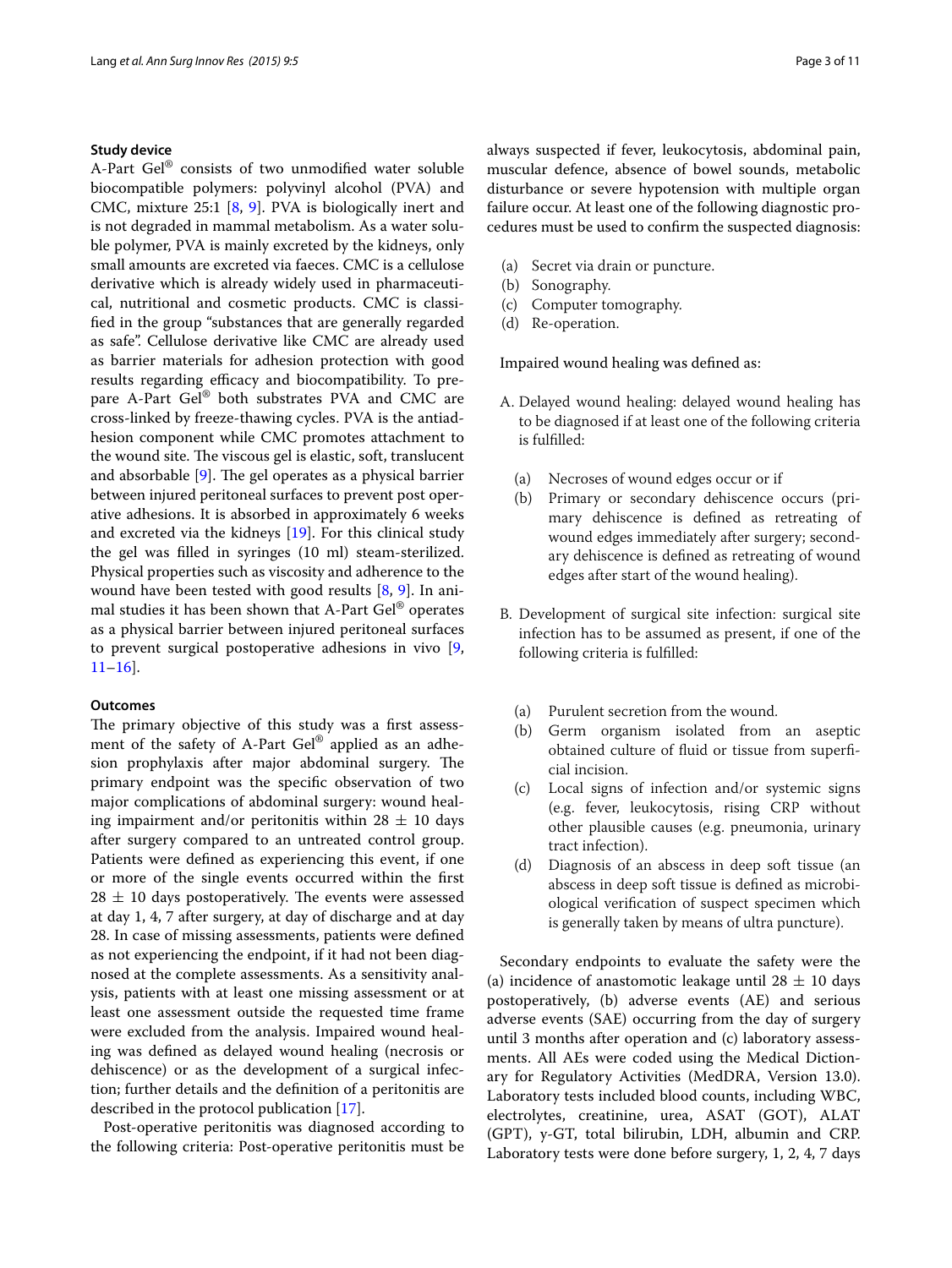postoperatively, at discharge,  $28 \pm 10$  days and 3 months after surgery, respectively. These tests were performed in the local laboratory of the clinical site.

Additionally the peritoneal adhesions in percent along the scar, resulting from blinded ultrasonographic examinations at 14 (range 7–14) days after surgery, as well as  $28 \pm 10$  days and 3 months postoperatively were determined.

Sigel et al. [[20](#page-10-1)] described a method for non-invasive ultrasound examination to detect and to map abdominal adhesions. Using this technique peritoneal adhesions are identified by the presence or restrictions of the ultrasonically observed movement of the abdominal viscera in reference to the abdominal wall. A sensitivity of over 90 % and a specificity between 86 and 93 % have been reported for this technique in different studies  $[21-23]$  $[21-23]$ . To assess the incidence of postoperative abdominal adhesions the method of Sigel et al. [\[20](#page-10-1)] was employed using a linear array transducer. Here, the scar of the abdominal incision was divided into equal parts of 2.5 cm, starting 2 cm from the cranial entrée of the scar. At each assessment point spontaneous visceral sliding was examined using ultrasound scanning. Sliding is the result of force applied by respiratory excursions or by manual ballottement of the abdominal wall and is referred to as viscera slide. In the case of reduced movement following respiration this was counted as a restricted visceral slide, i.e. adhesion. The documentation for each patient included the total assessment points as well as the number of assessment points with adhesions. Ultrasound assessment was done by a blinded clinician. Furthermore, a video of the ultrasound examination was prepared by the investigator and evaluated in addition by an external reviewer.

## **Sample size**

This trial was conducted as a phase I–II study with the goal to generate the first safety data for the A-Part Gel® in human beings compared to the control group. Sample size considerations were not based on statistical calculations, but more on feasibility of recruitment. It was planned to randomize a total of 60 patients between both treatment arms because it was expected that this patient number could be recruited by one center within 6 months. The power considerations were based on the primary endpoint "occurrence of wound healing impairment and/or peritonitis within  $28 \pm 10$  days after surgery". It was assumed that without the application of the prophylactic gel wound healing impairment will occur with a probability of about 5–10 % and postoperative peritonitis with a probability of 2–5 % [\[23](#page-10-3)[–25](#page-10-4)]. Therefore, it has been assumed that the primary endpoint will occur in the control group with a probability of about 7–15 %. Under the assumption that application of A-Part  $\text{Ge}^{(8)}$  will not increase this probability, this study can show at one-sided significance level  $\alpha = 0.05$  with a power of 80 % that the difference of the event probabilities between the two treatment groups is not larger than 20–25 % [\[26](#page-10-5)].

## **Randomisation**

To provide treatment groups of approximately equal sizes, block randomization with randomly varying block sizes and a ratio of 1:1 were used. To guarantee concealment of the randomization, the clinical investigator was unaware of the block length and the randomization list was generated and stored by the Clinical Trials Unit of the University Medical Center Freiburg, Germany. Numbered sealed opaque envelops prepared by the Clinical Trials Unit were used for randomization which took place intra-operatively before closing the abdominal wall. Patients were enrolled and assigned to the treatment groups by the clinical investigator.

## **Blinding**

Both patients and observers who performed the ultrasound examination and the video assessment were blinded in this study. None of the patients received any information about the allocation to the different treatment groups (single-blinded). In addition, the observer had no access to the randomization result, which was not visible in the patient file and case report form (CRF). Blinding of the surgeon was not possible, because no matching placebo was available. Emergency envelops were produced for unblinding if needed during the follow-up of the patients. In the case of an accidental unblinding of the examiner or the patient this was documented in the CRF and notified to the study coordinator.

## **Statistical methods**

The statistical methods for analysis were described in the statistical analysis plan (SAP). All analyses were performed using the Statistical Analysis System (SAS) version 9.2. No interim analysis was planned and conducted in this study.

Analyses of safety endpoints were performed in the safety population, and analyses of efficacy endpoints were performed in the intention-to-treat (ITT) population. It was preplanned in the study protocol to include all randomised patients in both analysis populations. As it happened during study conduct, that the randomisation envelope was opened before the exclusion criteria are fulfilled, patients will be excluded from the SAF set, if an exclusion criterion to be checked during surgery or the planned surgery is violated. Group assignment in the safety population is by treatment received, i.e. patients are counted to the A-Part group if they receive the A-Part<sup>®</sup> Gel, otherwise they are counted to the control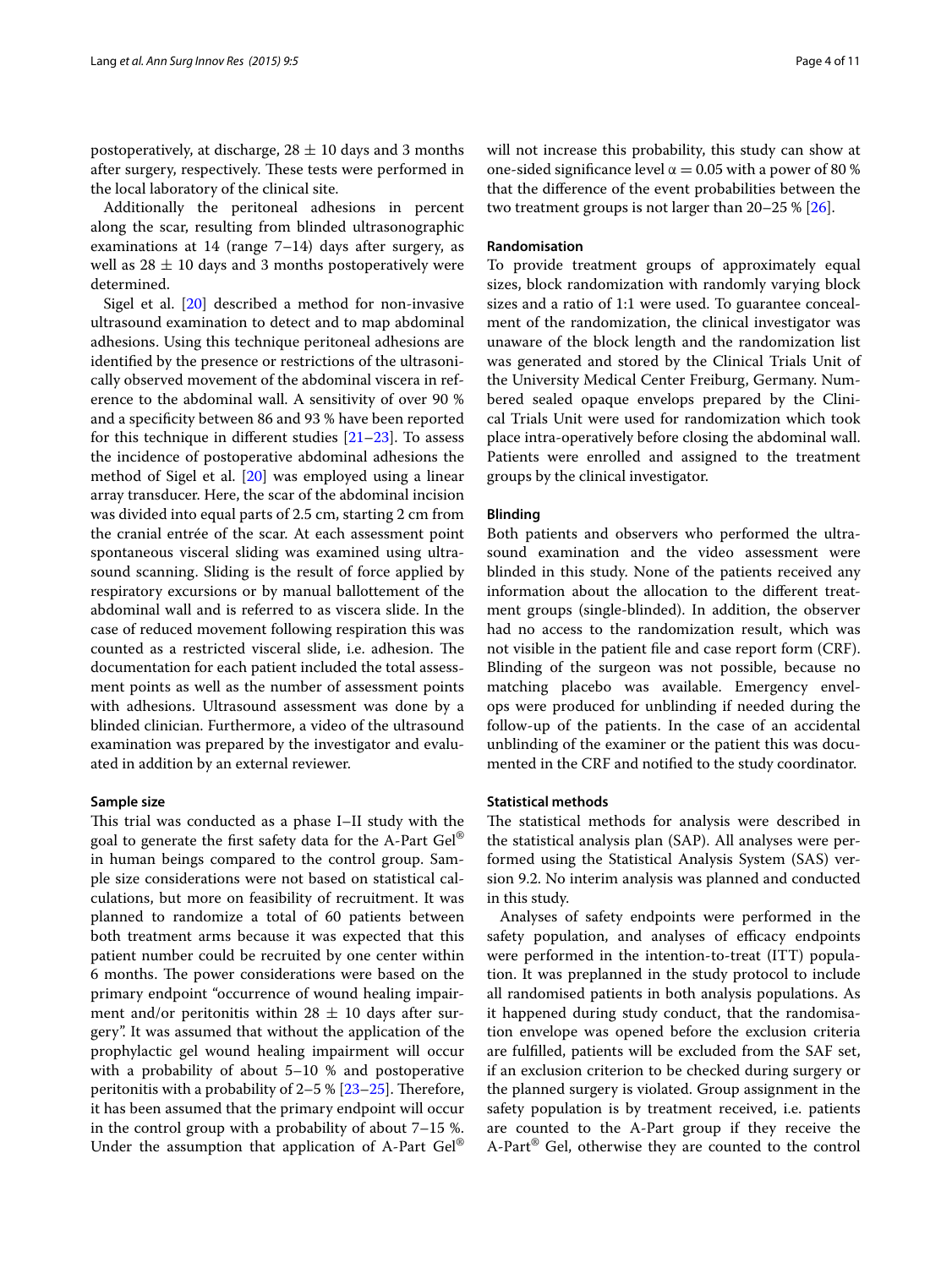group. Group assignment in the ITT population is strictly by randomisation; even if A Part® Gel cannot be applied because of technical reasons, the patient is recorded in the A-Part group.

The aim of the study was to show that the application of A-Part Gel® will not lead to an unacceptable increase in the probability of occurrence of the primary endpoint "occurrence of wound healing impairment and/or peritonitis within 28  $\pm$  10 days after surgery", i.e. the noninferiority of A-Part Gel® as compared to control. For this first safety study, the non-inferiority margin was set to 0.25. The two-sided 90 %-confidence interval (CI) for the absolute difference (A-Part® Gel minus control) of probability of occurrence of the primary endpoint will be calculated. If the upper bound of this CI is below 0.25, the hypothesis that the difference is 0.25 or larger will be rejected.

Rates of the secondary safety endpoints wound healing impairment, postoperative peritonitis, delayed wound healing, surgical site infection, anastomotic leakage, and AE were calculated with two-sided 90 % CIs. AEs were summarized by MedDRA preferred terms and by system organ classes.

For a first efficacy assessment of A-Part® Gel as compared to the control the adhesion rates along the scar were calculated per patient 14 days (range 7–14 days), 28 (+10) days and 3 months ( $\pm$ 14 days) after surgery as the number of assessment points with adhesions divided by the total number of assessment points. The arithmetic mean of the adhesion rates were calculated with two-sided 90 % CI. Additionally, the rate of patients experiencing an adhesion, i.e. patients with at least one assessment point with adhesion, were be calculated with two-sided 90 % CI. A separate analysis has been conducted for ultrasound assessment done by the clinician and for video assessment performed by an external reviewer 3 months after surgery.

## **Quality assurance**

The study was monitored by LabConsult GmbH. On-site visits were performed before study initiation and on a regular basis during the study. The monitor was responsible for reviewing the progress of the ongoing study with the investigator in order to verify adherence to the study protocol. The investigator assisted the monitor in resolving any problems detected during monitoring visits.

Data entry, data management, data checks as well as query generation and resolution were done using the validated data management system DAMAST (V03-1) based on the program Statistical Analysis System (SAS) version 9.2. Double data entry was performed by two different persons. Computerized and visual methods of data verification were conducted to obtain complete, correct

and plausible data for subsequent statistical analysis. A data management audit for the data management system DAMAST was performed in April 2010 at the Clinical Trials Unit in Freiburg. The Clinical Trials Unit was also certified according to ISO 9001:2008 in June 2009.

# **Results**

# **Participants flow**

In total 64 patients were asked to participate. Of those 62 patients agreed and were randomized between July 2008 and December 2009 (Fig. [1](#page-5-0)). Two randomized patients were excluded from the analysis populations because they violated intra-operatively the exclusion criterion "Peritoneal carcinosis" and therefore, the indicated surgery was consequently not performed. Thus, a total of 60 patients were included in the ITT population (in each treatment group 30 patients) and in the safety population (31 patients in the A-Part Gel® group and 29 patients in the control group); one patient randomized to the control group received A-Part-Gel<sup>®</sup> (Fig. [1](#page-5-0)). For 14 patients in the A-Part Gel<sup>®</sup> group and 15 patients in the control group, all investigations for the assessment of the safety endpoints were complete and at the requested time points. Three patients in the A-Part group and four patients in the control group had one or more missing assessment. In the A-Part group, these patients had their last assessment on day 4, 9, and 14, in the control group, these patients had their last assessment on day 1, 4, 20, and 26. All other patients classified as not having all assessments complete an in time, had their 28 day visit later than day 38 (day 39 to day 98) and were assessed at this visit as not having experienced the respective events.

## **Baseline data**

A-Part Gel<sup>®</sup> treatment group and the control group were comparable with respect to age, gender, ethnic origin, nicotine and alcohol consumption, BMI and ASA status (Table [1](#page-5-1)). Regarding past medical history the number of patients with at least one disorder was similar in both groups (93.3 %, respectively). Frequency of diseases by organ system showed that cardiovascular, endocrinologic, neurologic and other diseases were less frequent in the A-Part Gel® group compared with the control group (data not shown). Types of surgeries are shown in Table [2.](#page-6-0) A small imbalance regarding the quantity of bowel anastomoses was observed. The number of bowel anastomoses was slightly higher in the control group compared to the A-Part Gel group. Number of anastomosis are reported in Table [1](#page-5-1).

## **Surgical intervention**

Surgical procedure characteristics such as length of incision, surgical wound classification, skin closing method,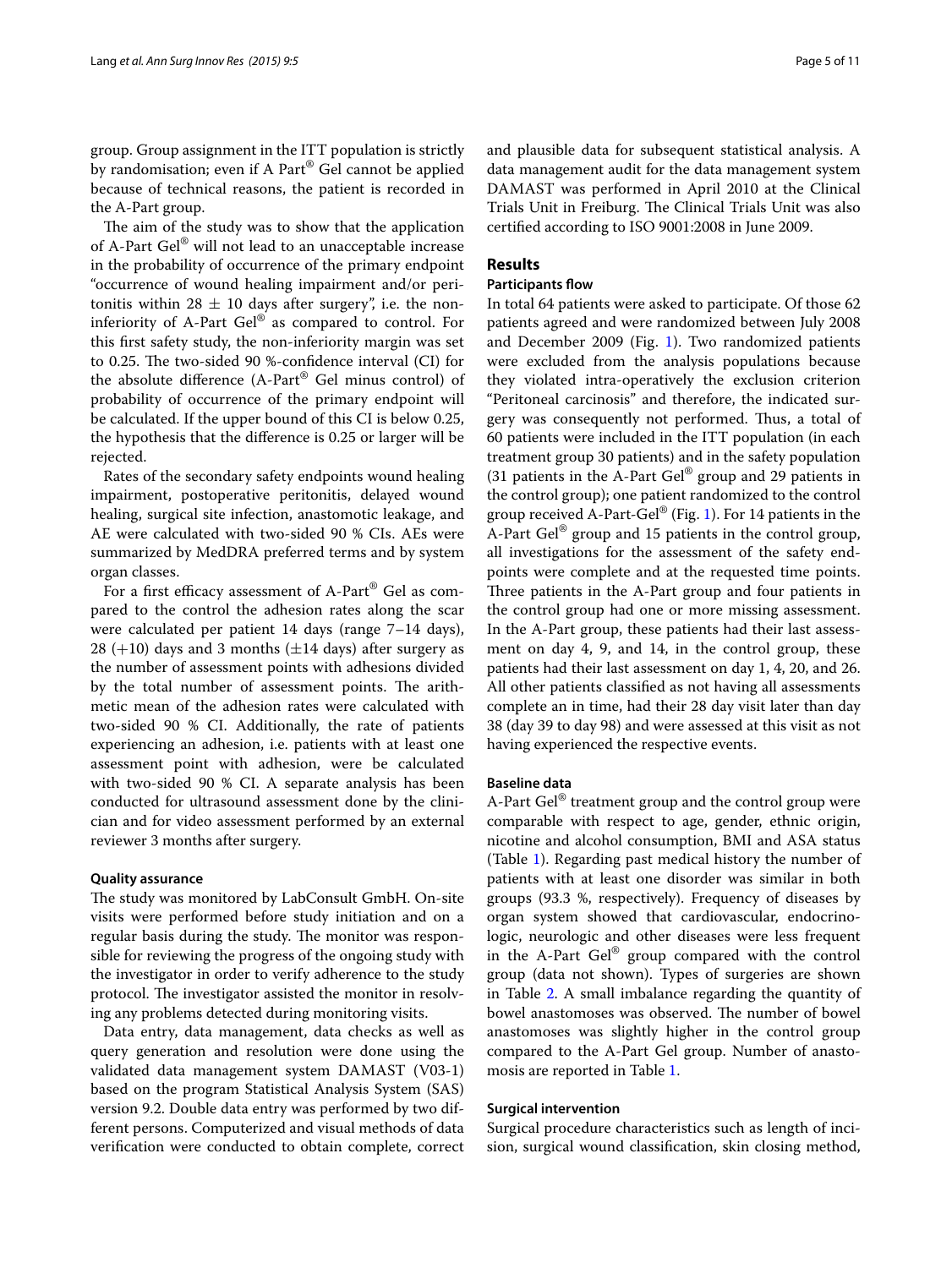

<span id="page-5-0"></span>estimated blood loss, duration of surgery and omenetomy were comparable (data not shown). None of the patients received peri-operative steroids, whereas perioperative antibiotics were administered to all patients with except one patient in the A-Part Gel® group. A small imbalance was seen regarding the quantity of bowel anastomoses. The number of bowel anastomoses was slightly higher in the control group than in the A-Part Gel<sup>®</sup> group (Table [1](#page-5-1)). The mean amount of gel applied was 20 ml (min. 10 ml; max. 20 ml). Two syringes of hydrogel per patient were used in all 31 patients.

# **Outcomes**

## *Wound healing impairment and/or postoperative peritonitis*

A lower rate of wound healing impairment and/or peritonitis within  $28 \pm 10$  days postoperatively was observed in the A-Part  $\text{Ge}^{\otimes}$  group compared to the control group: (0.065, 90 % CI [0.012, 0.189] vs. 0.138, 90 % CI [0.049, 0.288]; respectively) (Table [3](#page-6-1)). The difference between the two groups was  $-0.073$ , 90 % CI [ $-0.201$ , 0.054]; therefore, the upper bound of the 90 % CI interval was lower than the non-inferiority margin of 0.25 which indicated that A-Part Gel® treatment was not inferior to the untreated control group in this respect. As a sensitivity analysis, patients with at least one missing assessment or at least one assessment outside the requested time frame

## <span id="page-5-1"></span>**Table 1 Demography and medical history**

|                                          | A-Part-Gel ( $N = 30$ ) Control ( $N = 30$ ) |                |
|------------------------------------------|----------------------------------------------|----------------|
| Age; mean (yr)                           | 60.8                                         | 64.0           |
| Gender                                   |                                              |                |
| Male                                     | 18 (60 %)                                    | 22 (73.3 %)    |
| Female                                   | 12 (40 %)                                    | 8(26.7%)       |
| Smoking status                           |                                              |                |
| Never                                    | 20 (66.7 %)                                  | 17 (56.7 %)    |
| Stopped                                  | $7(23.3\%)$                                  | 10 (33.3 %)    |
| Still                                    | $3(10.0\%)$                                  | $3(10.0\%)$    |
| Alcohol consumption; mean<br>$(q/die)^*$ | 6                                            | $\overline{4}$ |
| BMI [kg/m <sup>2</sup> ]                 | 25.68                                        | 26.63          |
| <b>ASA Classification</b>                |                                              |                |
| 1                                        | $7(23.3\%)$                                  | $6(20.0\%)$    |
| 2                                        | 16 (53.3 %)                                  | 16 (53.3 %)    |
| 3                                        | $6(20.0\%)$                                  | 8(26.7%)       |
| 4                                        | $1(3.3\%)$                                   | $0(0.0\%)$     |
| Number of bowel anastomoses              |                                              |                |
| 0                                        | 8(26.7%)                                     | 4 (13.3 %)     |
| 1                                        | 16 (53.3 %)                                  | 13 (43.3 %)    |
| 2                                        | $3(10.0\%)$                                  | $7(23.3\%)$    |
| 3                                        | $3(10.0\%)$                                  | 5(16.7%)       |
| 4                                        | $0(0.0\%)$                                   | $1(3.3\%)$     |

\*Missing: *N* = 16 (A-Part Gel: *N* = 7, Control: *N* = 9)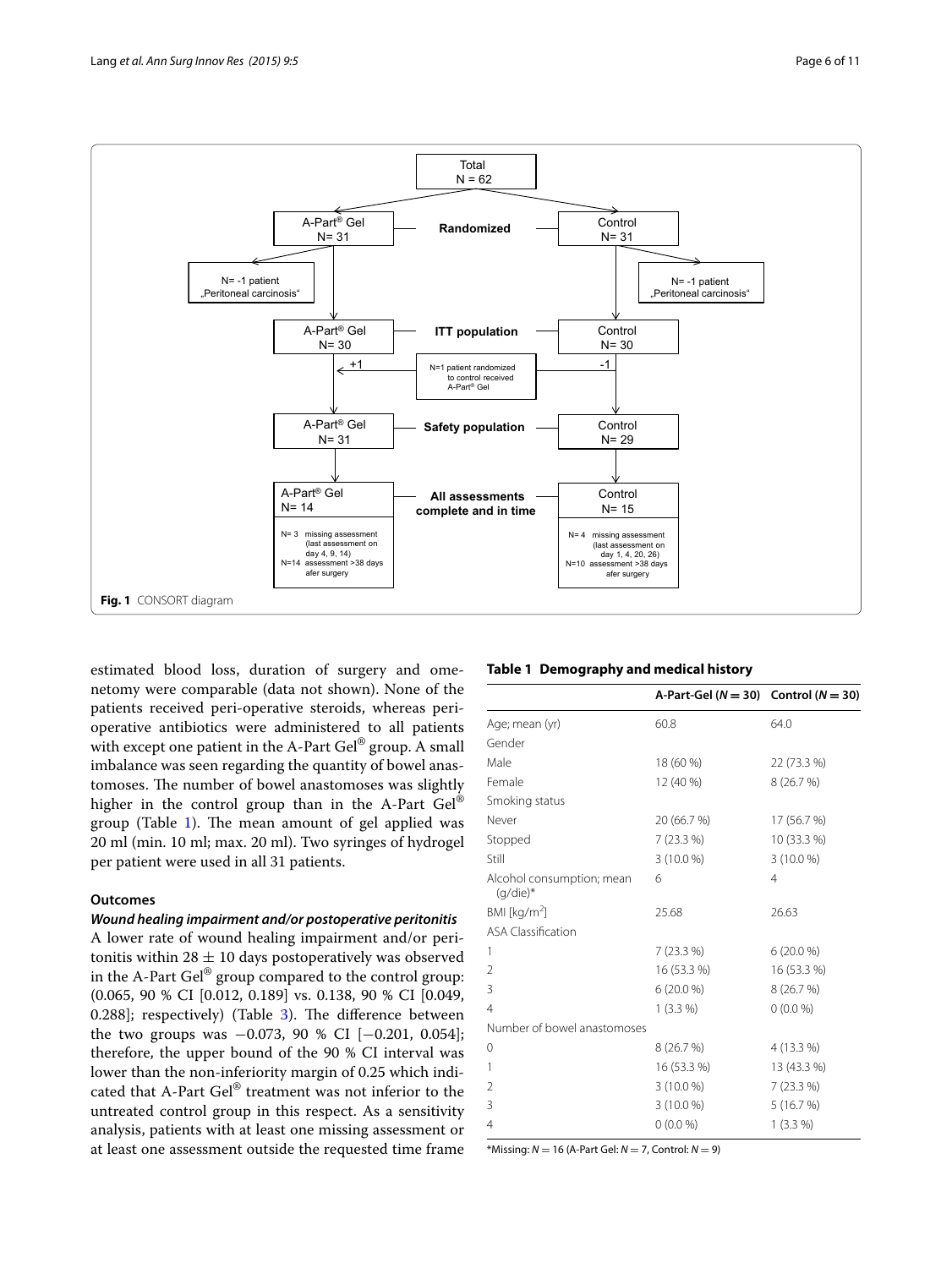## <span id="page-6-0"></span>**Table 2 Types of surgeries**

|                      | A-Part-Gel $(N = 31)$ | Control ( $N = 29$ ) |
|----------------------|-----------------------|----------------------|
| Rectal cancer        | 6(19%)                | $3(10\%)$            |
| Gastric cancer       | 6(19%)                | 6(21%)               |
| Colon cancer         | 7(23%)                | $3(10\%)$            |
| Pancreatic cancer    | 4 (13 %)              | 10 (34 %)            |
| Esophagus Cancer     | $1(3\%)$              | 2(7%)                |
| Sigma diverticulitis | $1(3\%)$              | 2(7%)                |
| Infrarenal AAA       | 2(6%)                 | $0(0\%)$             |
| Spleen tumor         | 1(3%)                 | $0(0\%)$             |
| Soft tissue tumor    | $0(0\%)$              | 1(3%)                |
| Hernia               | $0(0\%)$              | $0(0\%)$             |
| Others               | $3(10\%)$             | 2(7%)                |
|                      |                       |                      |

*AAA* Abdominal aortic aneurysm

were excluded from the analysis. This resulted in a difference between the two groups of  $-0.124$ , 90 % CI [ $-0.367$ , 0.119].

In addition, both groups were analysed with respect to the incidence of the single endpoints forming the composed primary endpoint, namely delayed wound healing, postoperative peritonitis, surgical site infection and wound healing impairment (Table [3](#page-6-1)). Consideration of these single safety endpoints showed that the rates of both groups were similar.

## **Anastomotic leakage**

The rate of anastomosis leakage within 28 days after surgery in the A-Part® Gel group as compared to the control group was 0.097, 90 % CI [0.027, 0.232] vs. 0.103, 90 % CI [0.029, 0.246] respectively (three out of 31 vs. three out of 29 patients). So, the A-Part® Gel group and the control group were similar regarding the relative frequencies of anastomosis leakage (Table [3\)](#page-6-1).

## **Adverse and serious adverse events**

The number of adverse events (AE) was lower in the A-Part Gel<sup>®</sup> group than in the control group (44 vs. 60); however the number of patients with at least one AE were comparable in both groups (61.3 vs. 72.4 %). The most frequently reported adverse events for the A-Part  $Ge^{\otimes}$  and the control belonged to the following system organ classes: infections and infestations (9.7 vs. 34.5 %), gastrointestinal disorders (16.1 vs. 20.7 %), injury poisoning and procedural complications (12.9 vs. 20.7 %) and general disorders and administration site conditions (9.7 vs. 17.2 %).

A slight lower rate of patients having at least one SAE were observed in the A-Part  $\text{Ge}^{\otimes}$  group (29.0 %) as compared to the control group (41.4 %); whereas the total number of SAEs were similar in both groups (A-Part Gel<sup>®</sup>; n = 20 vs. control; n = 23). In both groups, the most frequently reported SAEs were in the following system organ classes: Gastrointestinal disorders (3.2 vs. 13.8 %), infections and infestations (3.2 vs. 13.8 %), cardiac disorders (6.5 vs. 3.4 %), general disorders and administration site conditions (6.5 vs. 3.4 %) and injury poisoning and procedural complications (12.9 vs. 13.8 %), A-Part Gel® group vs. control group, respectively.

Two patients died in each treatment group during the study. One patient in the A-Part Gel® group deceased because of a septic shock one month after surgery and the other patient due to a multiple organ failure four months postoperatively. These SAEs were documented in the first case as unrelated to the medical device and in the second case as unlikely, because after 1 and 4 months the A-Part Gel® has been absorbed. In the control group two patients had a fatal outcome because of a septic shock one day after surgery, and for the second patient anaphylaxia was recorded one day postoperatively. No patient

## <span id="page-6-1"></span>**Table 3 Primary endpoint: safety**

|                                              | A-Part-Gel $(N = 31)$  | Control ( $N = 29$ )   |
|----------------------------------------------|------------------------|------------------------|
| Wound healing impairment and /or peritonitis | $2(6.5\%)$             | 4 (13.8 %)             |
|                                              | 90% CI [0.012, 0.189]  | 90 % CI [0.049, 0.288] |
| Peritonitis                                  | $1(3.2\%)$             | $0(0.0\%)$             |
|                                              | 90 % CI [0.002, 0.144] | 90 % CI [0.000, 0.098] |
| Delayed wound healing                        | $2(6.5\%)$             | 4 (13.8 %)             |
|                                              | 90 % CI [0.012, 0.189] | 90 % CI [0.049, 0.288] |
| Surgical site infection                      | $1(3.2\%)$             | $3(10.3\%)$            |
|                                              | 90 % CI [0.002, 0.144] | 90 % CI [0.029, 0.249] |
| Impaired wound healing                       | $2(6.5\%)$             | 4 (13.8 %)             |
|                                              | 90 % CI [0.012, 0.189] | 90 % CI [0.049, 0.288] |
| Anastomotic leakage                          | 3(9.7%)                | $3(10.3\%)$            |
|                                              | 90 % CI [0.027, 0.232] | 90 % CI [0.029, 0.246] |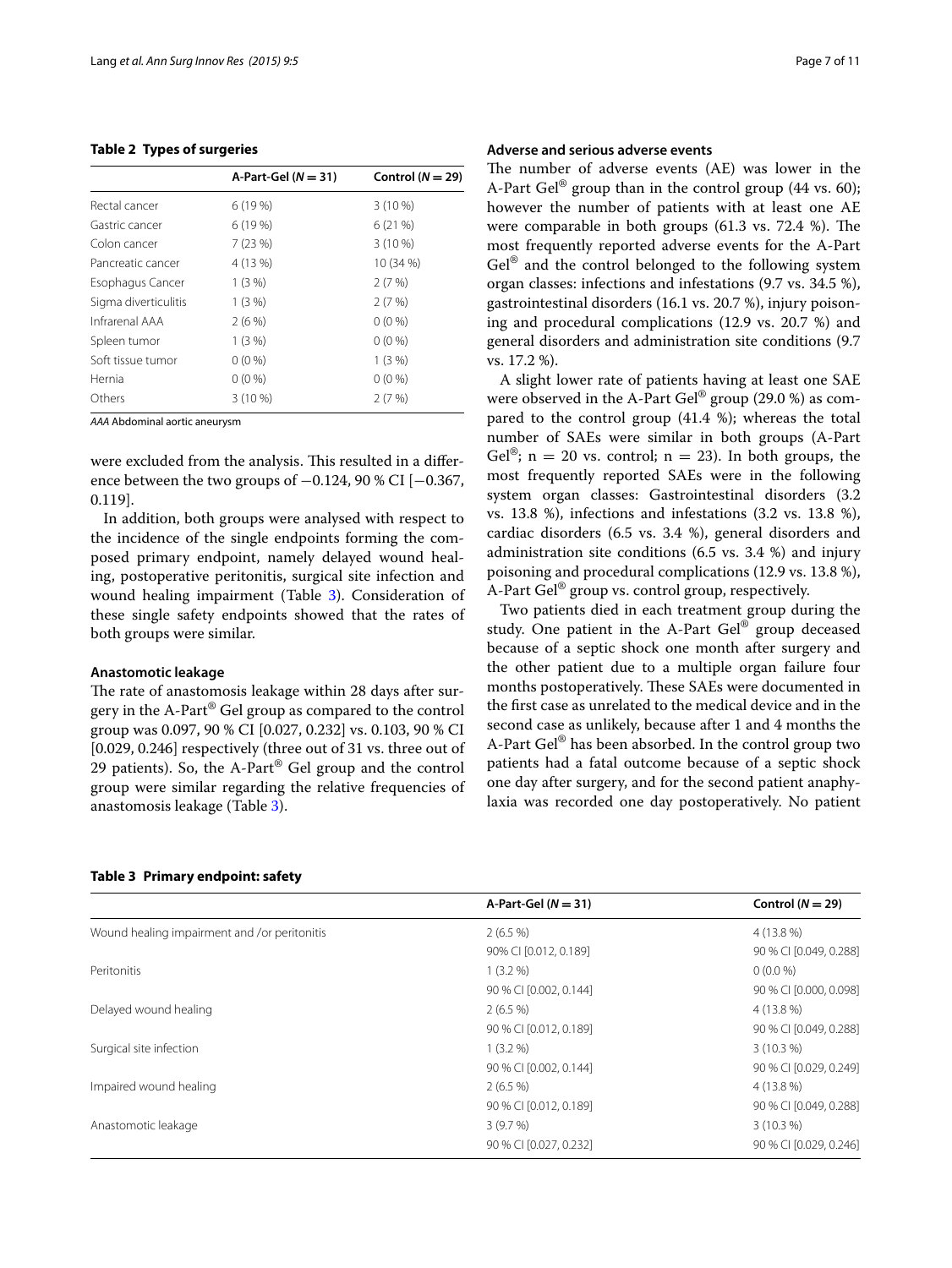## <span id="page-7-0"></span>**Table 4 Adhesions**

| Adhesion rates along the scar (mean) (IIT; $n = 60$ )     | A-Part-Gel $(N = 30)$  | Control $(N = 30)$     |
|-----------------------------------------------------------|------------------------|------------------------|
| Day 14 after surgery#                                     | 0.663                  | 0.572                  |
|                                                           | 90 % CI [0.538, 0.789] | 90 % CI [0.448, 0.695] |
| Day 28 after surgery##                                    | 0.549                  | 0.450                  |
|                                                           | 90 % CI [0.428, 0.670] | 90 % CI [0.317, 0.548] |
| 3 months after surgery###                                 | 0.432                  | 0.253                  |
|                                                           | 90 % CI [0.298, 0.565] | 90 % CI [0.145, 0.362] |
| 3 months after surgery (video assessment)####             | 0.437                  | 0.280                  |
|                                                           | 90 % CI [0.246, 0.627] | 90 % CI [0.100, 0.460] |
| Rate of patients experiencing adhesion (IIT; $n = 60$ )   | A-Part-Gel $(N = 30)$  | Control $(N = 30)$     |
| Day 14 after surgery <sup>#</sup>                         | 0.852                  | 0.793                  |
|                                                           | 90 % CI [0.629, 0.948] | 90 % CI [0.632, 0.906] |
| Day 28 after surgery <sup>##</sup>                        | 0.889                  | 0.731                  |
|                                                           | 90 % CI [0.737, 0.969] | 90 % CI [0.553, 0.866] |
| 3 months after surgery###                                 | 0.720                  | 0.591                  |
|                                                           | 90 % CI [0.538, 0.861] | 90 % CI [0.395, 0.767] |
| 3 months after surgery (video assessment) <sup>####</sup> | 0.686                  | 0.533                  |
|                                                           | 90 % CI [0.452, 0.868] | 90 % CI [0.300, 0.756] |

# Missing data: for 3 patients in A-Part Gel, 1 patient in control

## Missing data: for 3 patients in A-Part Gel, 4 patients in control

### Missing data: for 5 patients in A-Part Gel, 8 patients in control

#### Missing data: for 14 patients in A-Part Gel and 15 patients in the control group

was withdrawn from the study due to an adverse event. Analysis of the laboratory data revealed no differences between the two treatment groups (data not shown).

## **Postoperative adhesions**

Total number of assessment points for determination of adhesions was comparable in the A-Part  $Ge^{\otimes}$  group and control group at all time-points (data not shown). No clear difference was seen between the A-Part Gel® patients and untreated patients in respect to adhesion rates along the scar and patients experiencing an adhesion (Table  $4$ ). The results indicated that both groups were comparable and a reduction of postoperative peritoneal adhesions could not be found in the A-Part Gel® group in this study.

## **Discussion**

Adhesions between visceral organs and the abdominal wall remain a major challenge in abdominal and pelvic surgery leading to major long-term complications such as small and large bowel obstruction, pain, and female infertility [\[2](#page-9-13), [3](#page-9-1), [5](#page-9-3), [27](#page-10-6)[–29\]](#page-10-7). Patients undergoing lower abdominal surgery are reported to have a 5 % risk of readmission directly related to adhesions within 5 years following surgery [\[27](#page-10-6)]. To reduce and to prevent these adverse effects various agents have been developed. Products consisting of hyaluronic acid, CMC, oxidized regenerated cellulose, extended polytetrafluoroethylene, polysaccharide, fibrin, crystalloids, phospholipids and polyethylene glycol have been tested for efficacy [\[1](#page-9-0), [2,](#page-9-13) [4\]](#page-9-2). Some studies show good anti-adhesive results [\[30–](#page-10-8)[33\]](#page-10-9), others fail to demonstrate any clinical improvement and instead severe side effects such as edema, ascites, infections, anastomotic leakage, abscess, and coagulopathy were observed [\[34](#page-10-10)[–37\]](#page-10-11).

Seprafilm®, Adept ® and Intergel® are the most popular products on the market. Seprafilm® has been shown to reduce postoperative adhesions after general abdominal surgery [\[28,](#page-10-12) [38](#page-10-13)]; after its application around a bowel anastomosis the risk of anastomotic dehiscence, abscess, peritonitis, fistula and inflammatory reactions might be increased [\[28](#page-10-12), [37\]](#page-10-11). In a multicenter randomized study, patients requiring a Hartmann procedure for diverticulitis or obstructive bowel disorder were either treated with Seprafilm® as an adhesion barrier or were left untreated; the results showed that the incidence of adhesions did not differ significantly between two treatment groups, but the severity of peritoneal adhesion were significantly decreased in the Seprafilm® treated patients [\[39](#page-10-14)]. The authors concluded that long term follow-up studies are needed to assess the impact of Seprafilm® on cost-effectiveness in preventing bowel obstruction and infertility. Fazio et al. investigated if the application of Seprafilm<sup>®</sup> reduces the adhesion related small bowel obstruction in patients operated for open small bowel, or colorectum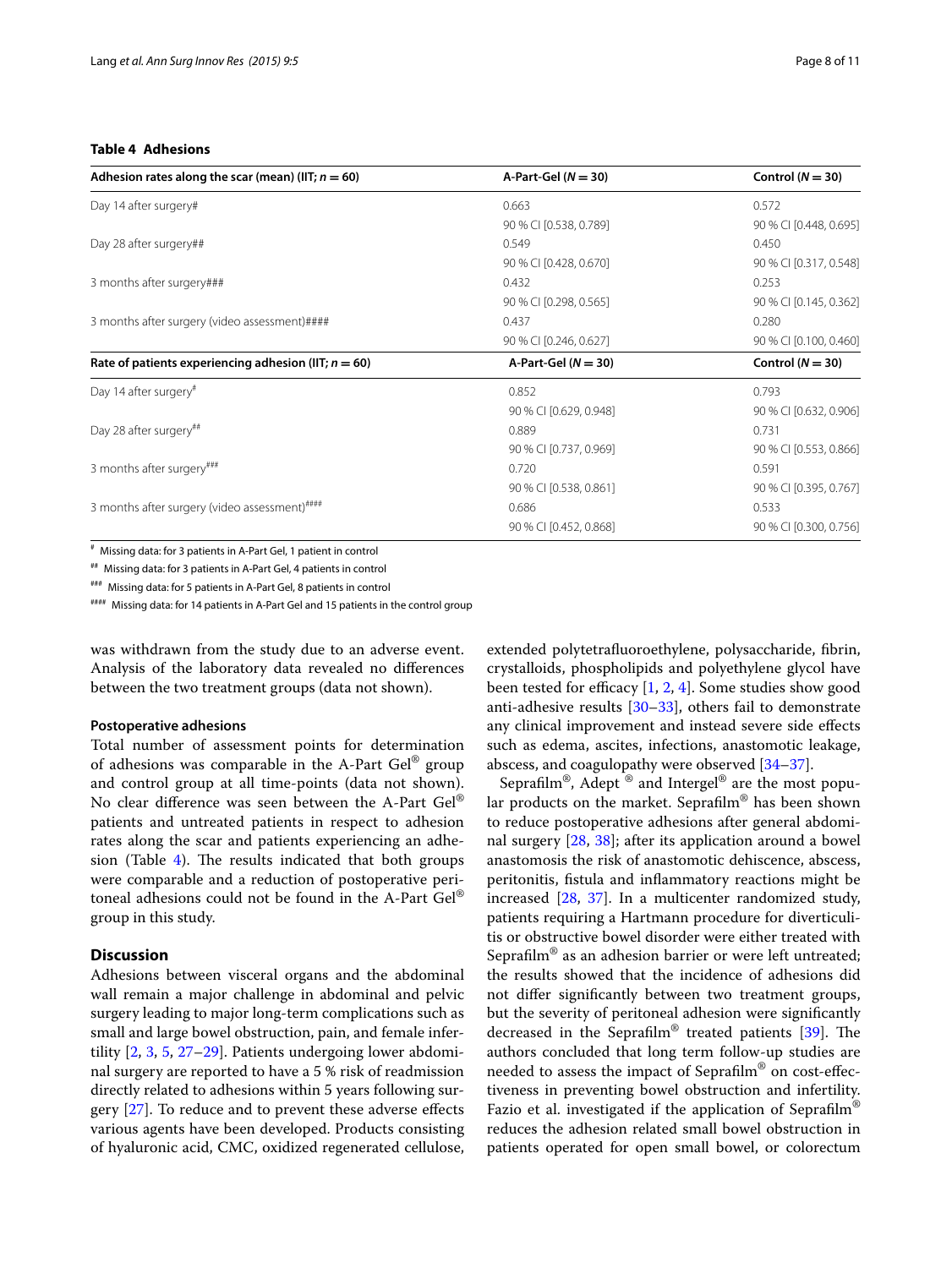resections [[40\]](#page-10-15). After a mean follow-up of 3.5 years the frequency of adhesive small bowel obstruction requiring reoperation was significantly lower for Seprafilm® patients in comparison to the untreated control group, whereas the overall bowel obstruction rate was unchanged [\[40](#page-10-15)].

Another randomized controlled trial evaluated the safety and efficacy of Intergel<sup>®</sup> in colorectal surgery  $[41]$  $[41]$ . After its use a higher frequency of anastomotic leakage dehiscence and wound infection were recorded in contrast to an untreated control group. Due to a high rate of postoperative complications in the Intergel® treated group the study was prematurely terminated [\[41](#page-10-16)].

In a randomized, monocenter trial the safety and effectiveness of Adept® was evaluated in comparison to a control group in reducing the incidence, extent, and severity of peritoneal adhesion after surgery for small bowel obstruction  $[42]$  $[42]$ . Safety of the product has confirmed by several authors in regard to anastomotic leakage and wound dehiscence [\[23,](#page-10-3) [42](#page-10-17)]. The recurrence rate of small bowel obstruction was significantly higher in the control group but no statistically significant difference in adhesion severity and the need of surgery for adhesion related small bowel obstruction was found [\[42](#page-10-17)].

With PVA membranes promising results were obtained but these membranes cannot be applied at every surgical site [\[17](#page-9-11)]. Therefore, a gel is considered to be a good option as an adhesion prophylaxis. Currently, no product is available which shows uniformly safety and efficacy in all surgical conditions. Therefore, none of these mentioned agents have become a standard to prevent postoperative adhesions and a safe and effective adhesion prophylaxis is still missing.

A-Part-Gel® composed of CMC and PVA demonstrated good results in regard to biocompatibility and adhesion to the tissue  $[8, 9]$  $[8, 9]$  $[8, 9]$  $[8, 9]$  $[8, 9]$ . Several animal models indicated the safety and efficacy of this new barrier gel  $[11–16]$  $[11–16]$  $[11–16]$  $[11–16]$ . The amount of adhesions was significantly decreased in the PVA/CMC hydrogel group compared to the untreated control in a rat model [[13,](#page-9-14) [14\]](#page-9-15). Ditzel et al. evaluated A-Part Gel versus Icodextrin 4 % in a rat model for the prevention of adhesions. Whereas the application of A-Part Gel significantly reduces the amount and the density of adhesions no effect was seen after treatment with Icodextrin 4 %  $[14]$ . These findings are in agreement to Müller et al. who determined the anti-adhesion efficacy of A-Part Gel® versus Adept® in a rabbit uterus model [[15\]](#page-9-16). To predict the prevalence of adhesion reformation after adhesiolysis and relaparotomy, abdominal ultrasound assessment was used in a rabbit sidewall model [\[12](#page-9-17)]. Here, in contrast to an untreated control group a significantly reduction of the extent and quality of the abdominal adhesions was observed by the authors

after the usage of A-Part Gel®. Accuracy of ultrasound assessment for adhesions was reported to be 86 %, specificity was 100 % and sensitivity was 81 %. Also the comparison between Icodextrin 4 % and A-Part  $\text{Ge}^{\otimes}$  as a adhesion barrier in a rabbit model showed high effectiveness of A-Part Gel® in contrast to Icodextrin 4 % [[12\]](#page-9-17). In addition, anastomotic leakages and wound healing were not negatively influenced after its use  $[11-14]$  $[11-14]$ .

Material properties and preclinical results have established the promising possibility of A-Part Gel® as a new device against postoperative adhesions and therefore, this clinical trial was primarily designed for a first assessment of its safety in humans. The primary endpoint of this randomized controlled study was the safety of the product assessed by the combined endpoint "the frequency of wound healing impairment and postoperative peritonitis within 28 days after surgery". The rate of postoperative peritoneal adhesions judged by ultrasound assessment within 3 months and postoperative peritonitis and adverse effects were secondary endpoints [\[17](#page-9-11)].

Our data show that A-Part Gel® is safe as an anti-adhesive barrier, because its application did not lead to an increase of the occurrence of wound healing impairment and/or postoperative peritonitis within 28 days after operation. In addition, the incidence of anastomotic leakage was low and comparable with the control group. Therefore, A-Part Gel<sup>®</sup> treatment can be regarded as safe and not inferior to the untreated control. Postoperative adhesions detected by non-invasive abdominal ultrasound within 3 months postoperatively were similar between both treatment groups, but due to the small sample size CIs were large and no firm statistical conclusions on efficacy could be drawn. Because there was a small imbalance regarding the number of bowel anastomoses (slightly higher in the control group compared to the A-Part Gel group), an adjusted analysis was requested by one referee. For the primary safety endpoint wound healing impairment and/or peritonitis and the secondary safety endpoints the number of events was too small for this kind of analysis. For the efficacy endpoint adhesion an adjusted analysis was performed, which showed similar results as the unadjusted analysis.

Limitations of our trial are the monocenter design and the fact that it was not designed for an investigation of efficacy with sufficient statistical power. Furthermore, the non-invasive ultrasound technique was used to determine adhesion formation, because previous investigation using ultrasonography for peritoneal adhesions mapping indicated that this method is the standard technique to predict abdominal adhesions [\[20–](#page-10-1)[22\]](#page-10-18). It is obvious that a second look operation which can be potentially performed in gynecologic patients would be more reliable; due to ethical aspects this was not an option in the current study population.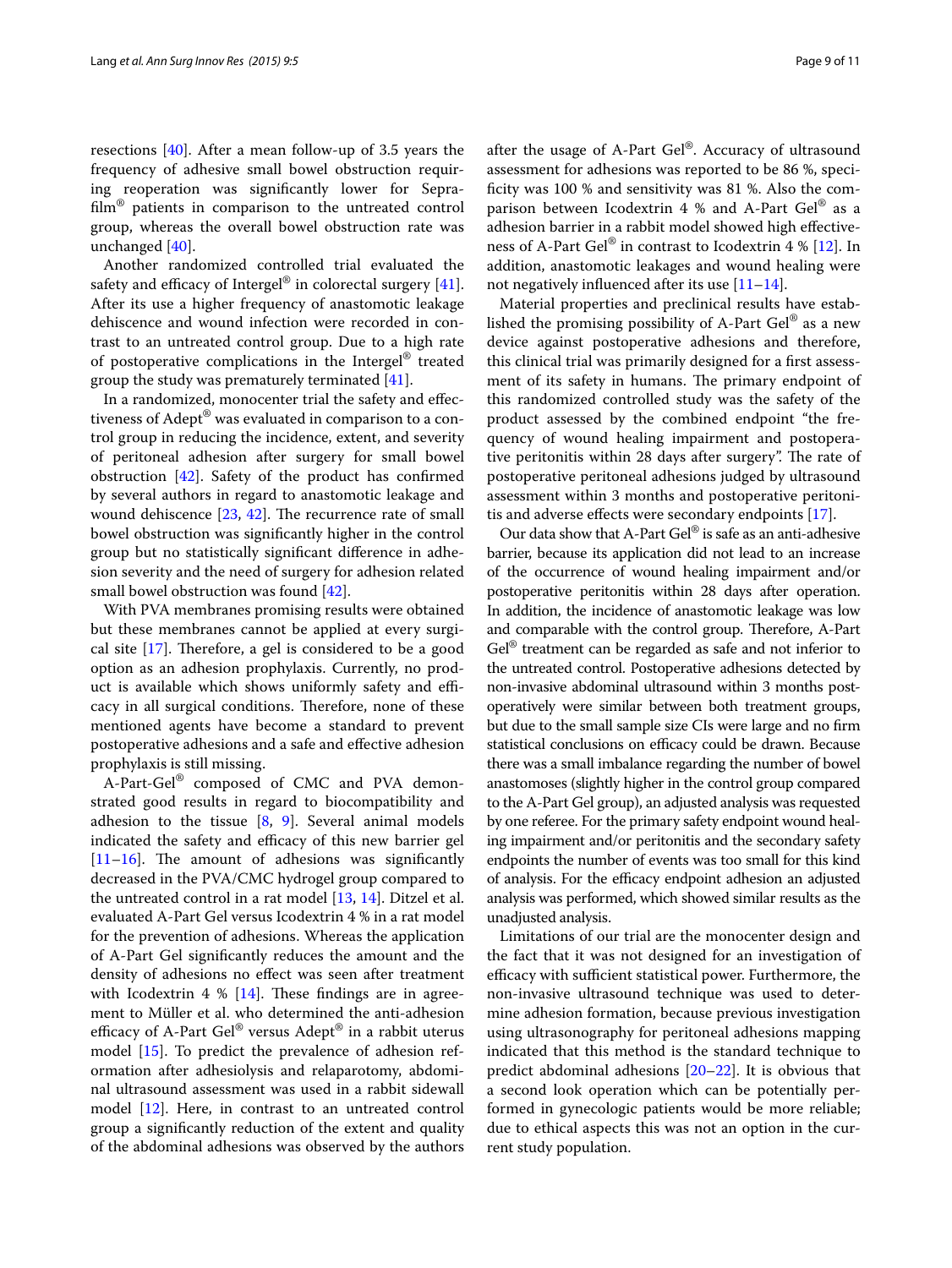In contrast to most preclinical results  $[9-16]$  $[9-16]$  $[9-16]$  except one [[43\]](#page-10-19) the data of this study do not support the strong adhesion prevention effect. According to preclinical dosage studies 1 ml gel per 1 cm incision should be sufficient [[12–](#page-9-17)[14](#page-9-15)] but next to the above mentioned study limitations the A-Part Gel® might not have been stayed in place because of movement effects. Recently Slieker et al. [[43\]](#page-10-19) analysed the effect of A-Part Gel on the healing of colonic anastomoses using a rat model compared to an untreated control group. No significant difference was found regarding the incidence of anastomotic leakage and no reduction in the amount of adhesions was seen in rats treated with A-Part Gel in comparison to controls. Weaknesses of this animal study have been described by the authors. Pre-study power analysis have been performed for anastomotic leakage not for the prevention of adhesions and showed 16 animals per group to be sufficient but mainly based on theoretical supposition [\[43](#page-10-19)]. Therefore, to define A-Part Gel® as an effective adhesion prophylaxis, a larger randomized trial powered on an anti-adhesion endpoint with a second look procedure is mandatory to draw clinical relevant conclusions.

## **Conclusion**

Our results indicate that A-Part Gel® is safe for the application as an adhesion prophylaxis but our data could not support the adhesion prevention effects demonstrated in different animal studies. This may be due to the limitations of the sample size as well as to application gaps of the gel coverage along the abdominal wall incisions.

## **Abbreviations**

AE: adverse event; ALAT (GPT): alanine aminotransferase = GPT; ASA: American Society of Anaestesiologists; ASAT (GOT): asparatate aminotransferase = GOT; BMI: body mass index; CMC: carboxymethylcellulose; CRF: case report form; CRP: C-reactive protein; γ-GT: gamma glutamyl transferase; INSECT: interrupted or continuous slowly absorbable sutures—evaluation of abdominal closure techniques; ITT: intention to treat; LDH: lactate dehydrogenase; MedDRA: Medical Dictionary for Regulatory Activities; PVA: polyvinylalcohol; SAE: serious adverse event; SAP: statistical analysis plan; SAS: Statistical Analysis System; WBC: white blood count.

### **Authors' contributions**

EO, RL and KWJ designed and wrote the study protocol together with the Clinical Trials Centre, Freiburg, Germany. PB and EO managed and conducted the trial together with the Clinical Trials Centre, Freiburg and KWJ. PB and MW wrote together with KWJ the manuscript. CS was involved as a biostatistician. All authors read and approved the final manuscript.

## **Author details**

<sup>1</sup> Department of Surgery, University Munich-Großhadern, Marchioninistrasse 15, 81377 Munich, Germany. <sup>2</sup> Aesculap AG, Am Aesculap Platz, 78532 Tuttlingen, Germany. 3 Clinical Trials Unit, University Medical Center Freiburg, Elsässer Strasse 2, 79110 Freiburg, Germany.

#### **Acknowledgements**

The authors would like to thank Jens Wallmichrath, Bettina Schwarz, Bernhard Renz, Tobias Großner and Teresa Kauke (Department of Surgery, University

of Munich-Großhadern, Germany) for their contribution in this study project (enrolment of patient, data documentation, etc.).

#### **Compliance with ethical guidelines**

#### **Competing interests**

This study and its publication is sponsored by Aesculap AG, Tuttlingen, Germany.

Received: 30 October 2014 Accepted: 13 August 2015 Published online: 02 September 2015

#### **References**

- <span id="page-9-0"></span>1. Ward BC, Panitch A (2011) Abdominal adhesions: current and novel therapies. J Surg Res 165:91–111
- <span id="page-9-13"></span>2. Alpay Z, Saed GM, Diamond MP (2008) Postoperative adhesions: from formation to prevention. Semin Reprod Med 26:313–321
- <span id="page-9-1"></span>3. Liakakos T, Thomakos N, Fine PM, Dervenis C, Young RL (2001) Peritoneal adhesions: etiology, pathophysiology, and clinical significance. Recent advances in prevention and management. Dig Surg 18:260–273
- <span id="page-9-2"></span>4. Tingstedt B, Isaksson K, Andersson E, Andersson R (2007) Prevention of abdominal adhesions–present state and what's beyond the horizon? Eur Surg Res 39:259–268
- <span id="page-9-3"></span>5. Parker MC, Wilson MS, van Goor H, Moran BJ, Jeekel J, Duron JJ, Menzies D, Wexner SD, Ellis H (2007) Adhesions and colorectal surgery—call for action. Colorectal Dis 9(Suppl 2):66–72
- <span id="page-9-4"></span>6. Tingstedt B, Isaksson J, Andersson R (2007) Long-term follow-up and cost analysis following surgery for small bowel obstruction caused by intraabdominal adhesions. Br J Surg 94(6):743–748
- <span id="page-9-5"></span>7. Arung W, Meurisse M, Detry O (2011) Pathophysiology and prevention of postoperative peritoneal adhesions. World J Gastroenterol 17:4545–4553
- <span id="page-9-6"></span>8. Weis C, Odermatt EK, Kressler J, Funke Z, Wehner T, Freytag D (2004) Poly(vinyl alcohol) membranes for adhesion prevention. J Biomed Mater Res B Appl Biomater 70:191–202
- <span id="page-9-7"></span>9. Weis C, Odermatt EK (2007) A-part gel—an efficient adhesion prevention barrier. J Biomed Mater Res B Appl Biomater 82:174–182
- <span id="page-9-8"></span>10. Jiang Y, Schädlich A, Amado E, Weis C, Odermatt E, Mäder K, Kressler J (2010) In-vivo studies on intraperitoneally administrated poly(vinyl alcohol). J Biomed Mater Res B Appl Biomater 93:275–284
- <span id="page-9-9"></span>11. Lang RA, Weisgerber C, Grüntzig PM, Weis C, Odermatt EK, Kirschner MH (2009) Polyvinyl alcohol gel prevents adhesion re-formation after adhesiolysis in a rabbit model. J Surg Res 153:12–16
- <span id="page-9-17"></span>12. Lang RA, Grüntzig PM, Weisgerber C, Weis C, Odermatt EK, Kirschner MH (2007) Polyvinyl alcohol gel prevents abdominal adhesion formation in a rabbit model. Fertil Steril 88(4 Suppl):1180–1186
- <span id="page-9-14"></span>13. Deerenberg EB, Mulder IM, Ditzel M, Slieker JC, Bemelman WA, Jeekel J, Lange JF (2012) Polyvinyl alcohol hydrogel decreases formation of adhesions in a rat model of peritonitis. Surg Infect (Larchmt) 13:321–325
- <span id="page-9-15"></span>14. Ditzel M, Deerenberg EB, Komen N, Mulder IM, Jeekel H, Lange JF (2012) Postoperative adhesion prevention with a new barrier: an experimental study. Eur Surg Res 48:187–193
- <span id="page-9-16"></span>15. Müller SA, Weis C, Odermatt EK, Knaebel HP, Wente MN (2011) A hydrogel for adhesion prevention: characterization and efficacy study in a rabbit uterus model. Eur J Obstet Gynecol Reprod Biol 158:67–71
- <span id="page-9-10"></span>16. Jaenigen BM, Weis C, Odermatt EK, Hopt UT, Obermaier R (2009) The new adhesion prophylaxis membrane A-part—from in vitro testing to first in vivo results. J Biomed Mater Res B Appl Biomater 89:293–299
- <span id="page-9-11"></span>17. Lang R, Baumann P, Jauch KW, Schmoor C, Weis C, Odermatt E, Knaebel HP (2010) A prospective, randomised, controlled, double-blind phase I–II clinical trial on the safety of A-Part Gel as adhesion prophylaxis after major abdominal surgery versus non-treated group. BMC Surg 10:20
- <span id="page-9-12"></span>18. Seiler CM, Bruckner T, Diener MK, Papyan A, Golcher H, Seidlmayer C, Franck A, Kieser M, Büchler MW, Knaebel HP (2009) Interrupted or continuous slowly absorbable sutures for closure of primary elective midline abdominal incisions: a multicenter randomized trial (INSECT: ISRCTN24023541). Ann Surg 249:576–582